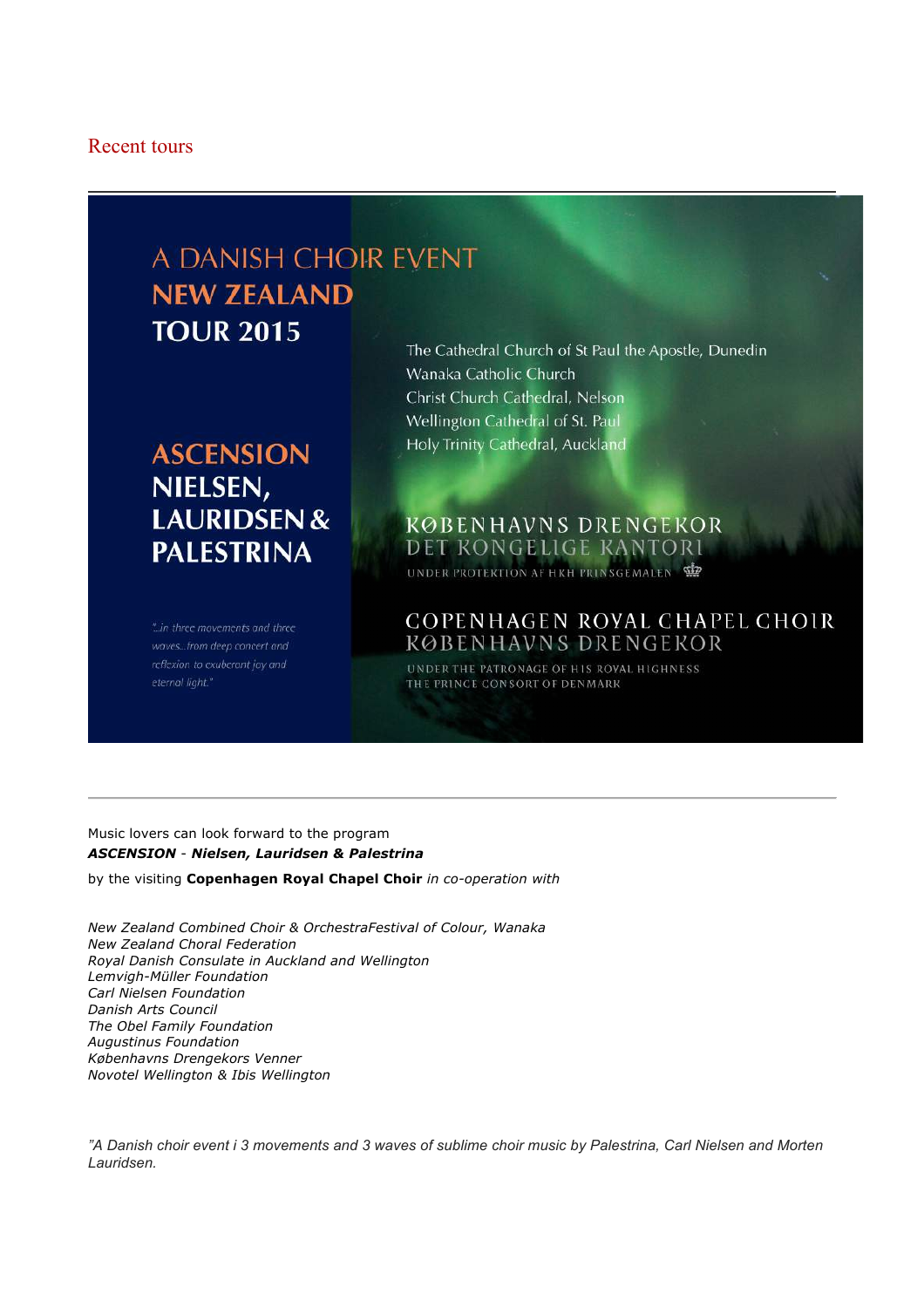*From Renaissance to our time…….from deep concern and reflexion to exuberant joy and eternal light."*

*Wednesday April 22nd 7.30 pm St. Pauls Cathedral, Dunedin*

*Saturday April 25th 6 pm Holy Family Catholic Church, Wanaka (Festival of Colour)*

*Wednesday April 29th 7.30 pm Nelson Cathedral*

*Friday May 1st 7 pm Wellington Cathedral*

*Sunday May 3rd 7.30 pm The Holy Trinity Cathedral, Auckland*

COPENHAGEN ROYAL CHAPEL CHOIR Ebbe Munk, conductor Hanne Kuhmann, organ

*All tickets: Adults \$30 - seniors & students \$20 (for Wanaka see Festival of Colour)*

Cathedral choirs and their choir schools are among some of the oldest European musical traditions. The Copenhagen Royal *Chapel Choir is the only representative of this tradition in Scandinavia. The Choir has been resident at Copenhagen Cathedral* since 1959 and as part of its duties performs at state occasions. Since Ebbe Munk became chief conductor and artistic director in 1991, they have toured to concert halls, cathedrals and festivals all over the world. Le Figaro has placed the Choir alongside the Vienna Boys Choir and Kings College Choir, as one of the finest in Europe. Their *awards include Prize of the French Academy, Choir Ambassadors of the European Union, Danish Music Award, and Eugene Mortimer Choir Prize. They work regularly with the Danish National Symphony Orchestra and have made numerous recordings.*

Hear their 46 singers in a programme specially devised for Anzac Day.

Dunedin: http://www.ticketdirect.co.nz/event/details/123206/copenhagen-royal-chapel-choir-ascensionnielsen-lauridsen-palestrina

Wanaka: am checking whether second show is sold out as not showing on their website Nelson: http://www.ticketdirect.co.nz/event/details/123344/copenhagen-royal-chapel-choir Wellington: http://premier.ticketek.co.nz/shows/show.aspx?sh=COPENHAG15 Auckland: http://www.iticket.co.nz/events/2015/may/copenhagen-royal-chapel-choir

## **Spain 2014**

**In co-operation with Perform in Spain & The Danish Embassy in Madrid**

Tuesday May 13th: Santuari de Lluc, Mallorca

Wednesday May 14th: "Le Seu", Cathedral in Palma, Mallorca

Friday May 16th: Cathedral in Salamanca

Saturday May 17th: Cathedral in Segovia (in co-operation with Fundación Don Juan de Borbón)

Tuesday May 20th: San Jerónimo el Real, Madrid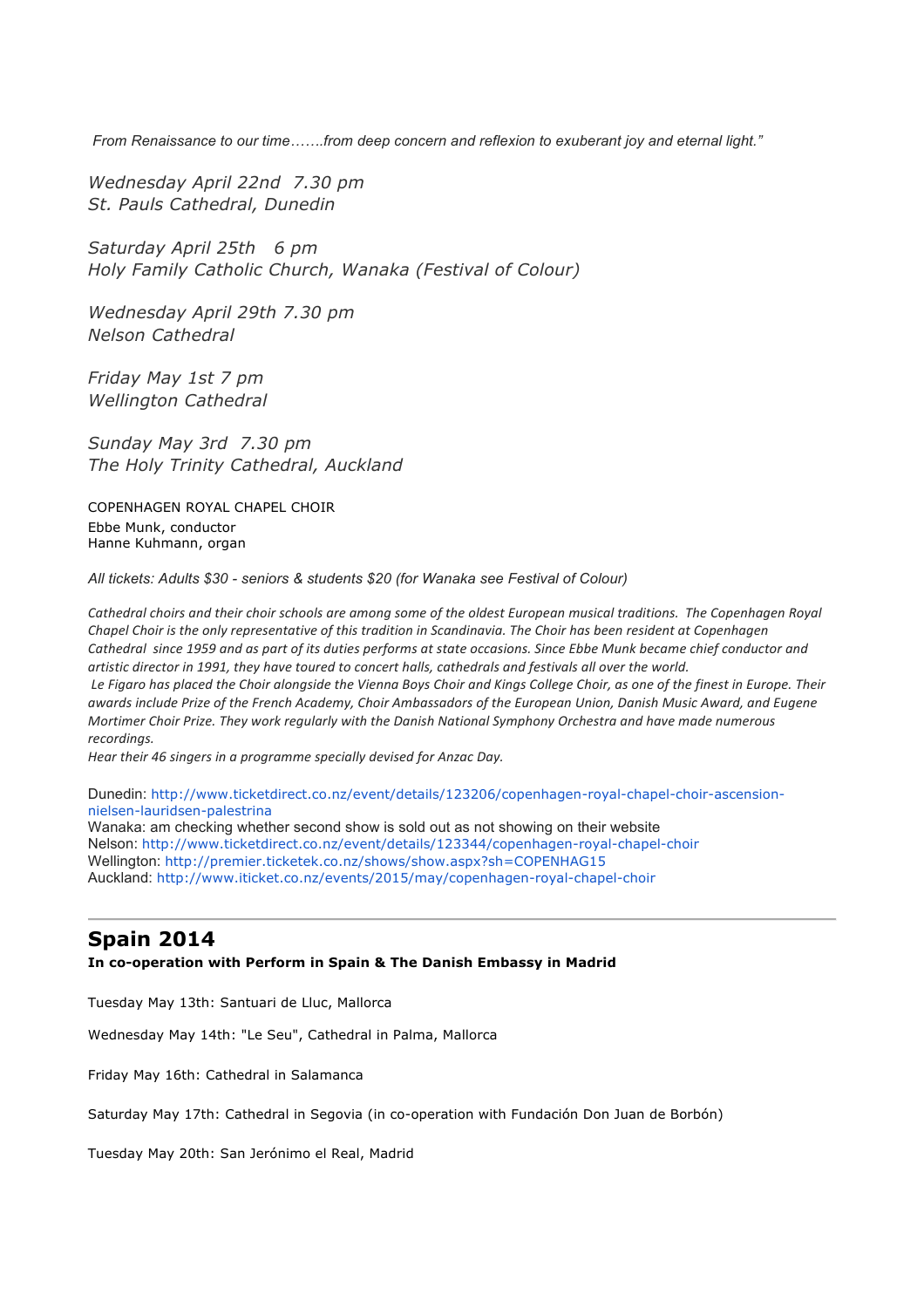Wednesday May 21st: Hospital de Santiago, Úbeda, (Festival Internacional de Música y Danza, "Ciudad de Úbeda")

Saturday May 24th: Cathedral, Granada

COPENHAGEN ROYAL CHAPEL CHOIR EBBE MUNK, conductor

HELEN DAVIES MIKKELBORG, harp HANNE KUHLMANN, organ



*Copenhagen Royal Chapel Choir in the Cathedral of Palma in 2010 Foto: Joern Christensen*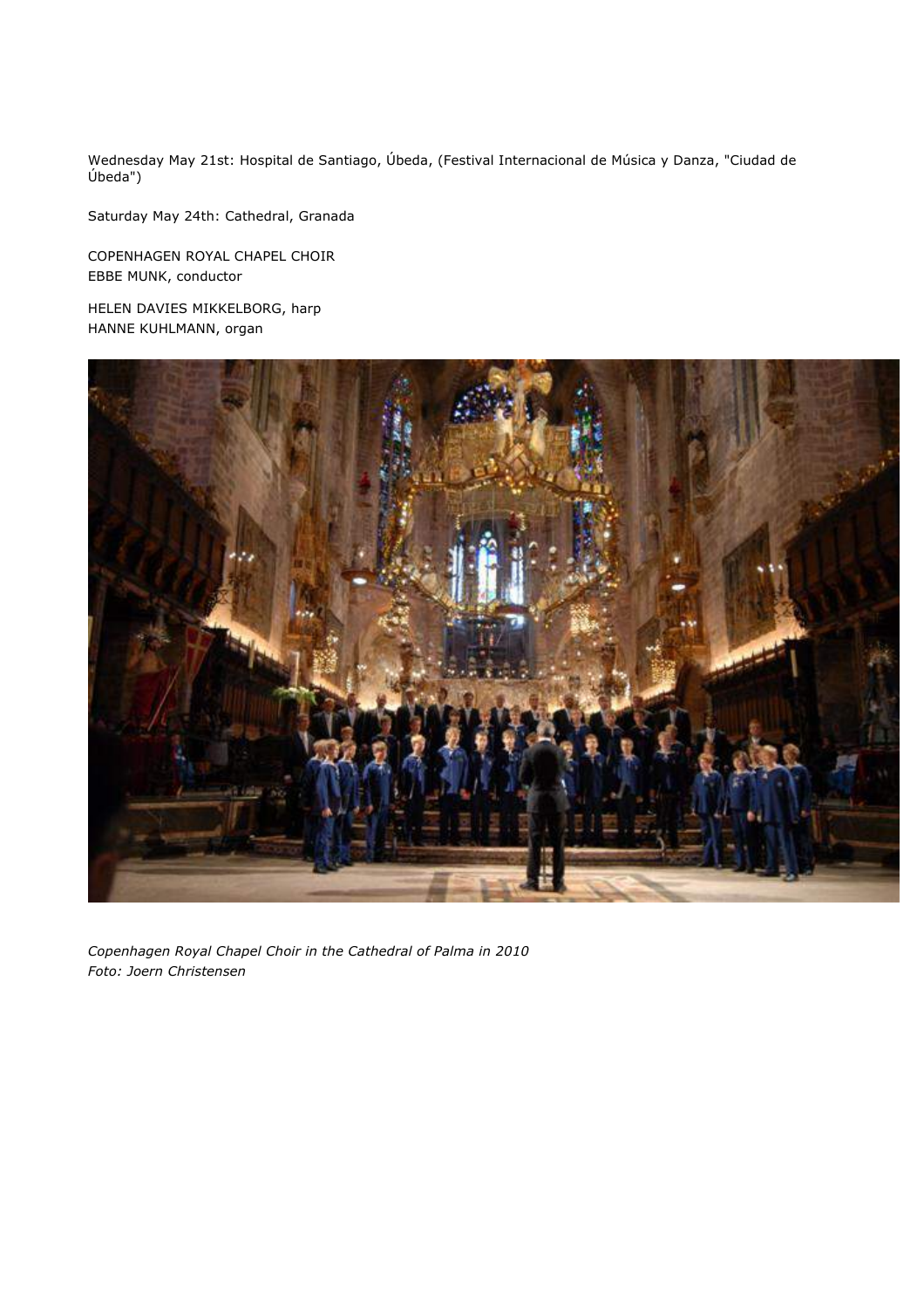

## **SPONSORS**

- **· The Danish Arts Foundation**
- **· The Obel Family Foundation**
- **· Knud Højgaards Fond**
- **· Toyota Fonden**
- **· Københavns Drengekors Venner**
- · The Danish Arts Foundation
- · The Obel Family Foundation
- · Knud Højgaards Fond
- · Toyota Fonden
- · Københavns Drengekors Venner

## South Africa 2013

#### **12th april - 27th april**

*In co-operation with Cultour Africa Choir & Orchestra Concert Tours The Royal Danish Embassy in Pretoria Royal Danish Consulate General in Cape Town Jensen Safaris in Pretoria St. George Cathedral in Cape Town South Cape Childrens Choir in George*

#### **ALLELUJA & ADAGIO**

**William Stanford** Coelos Acendit Hodei op. 38, 2 **Giovanni Pieruigi da Palestrina** Stabat Mater **Samuel Barber** Agnus Dei – Adagio **Eric Whitacre** Water Night – Alleluia

INTERVAL

**Of All My Sunlit World** A suite of ballads and songs for summer in Scandinavia fo choir and harp Music by **Palle Mikkelborg, Carl Nielsen, and other Danish and Scandinavian composers...**

**Sunday April 14th at 15:30** Morris Isaacson High School at Cape Gate Miagi Centre for Music, Soweto **Monday April 15th at 19:00**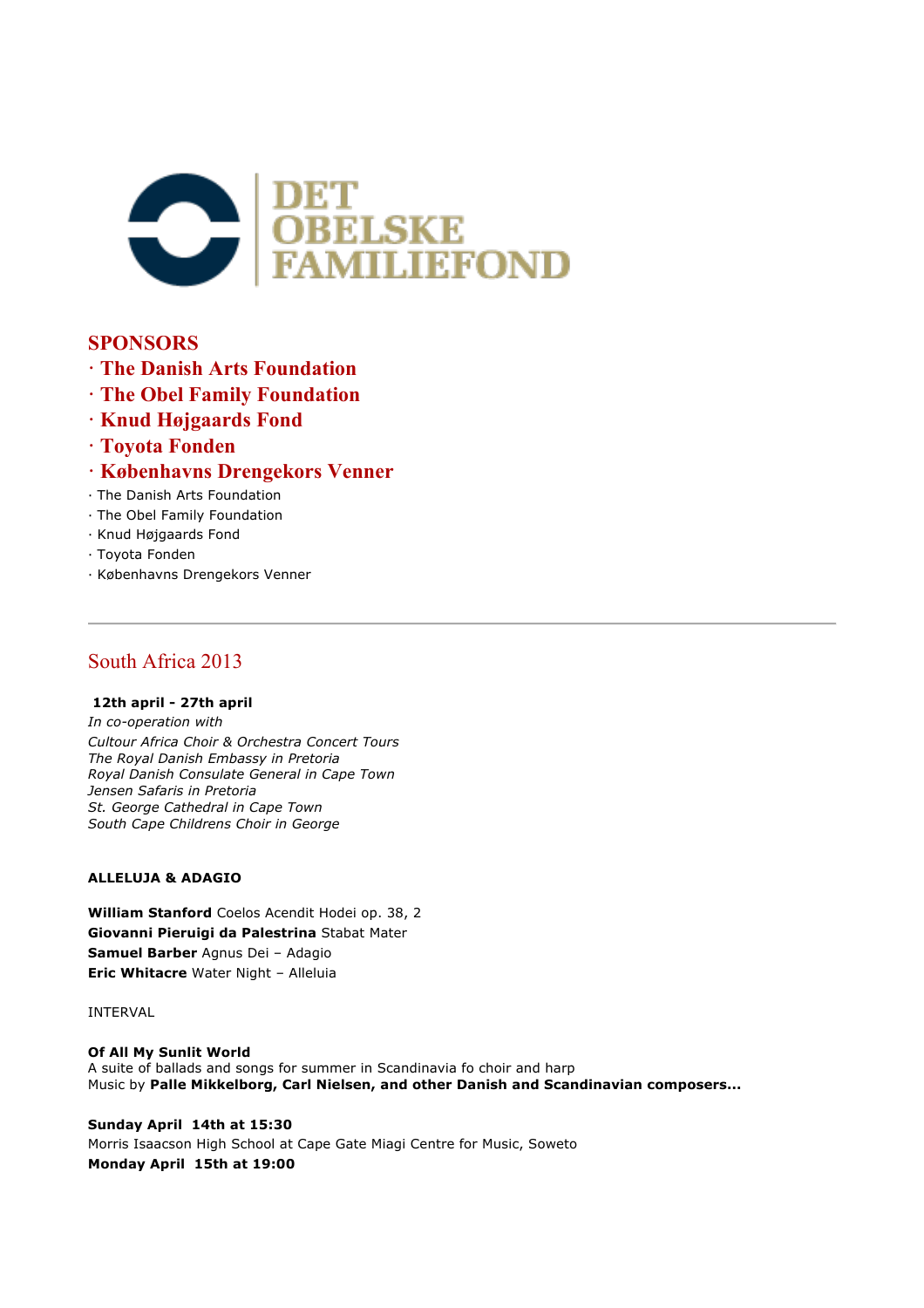Nazaret House Chapel, Waterkloof, Pretoria **Thursday April 18th at 18:30** NG Church, Summerstand, Port Elisabeth **Saturday April 20th at 19:00** Oude Kerk, George **Sunday April 21st at 15:00** Moeder Kerk, Swellendam **Wednesday April 24th at 19:00** St. George Cathedral, Cape Town

COPENHAGEN ROYAL CHAPEL CHOIR HELEN DAVIES MIKKELBORG, harp EBBE MUNK, conductor





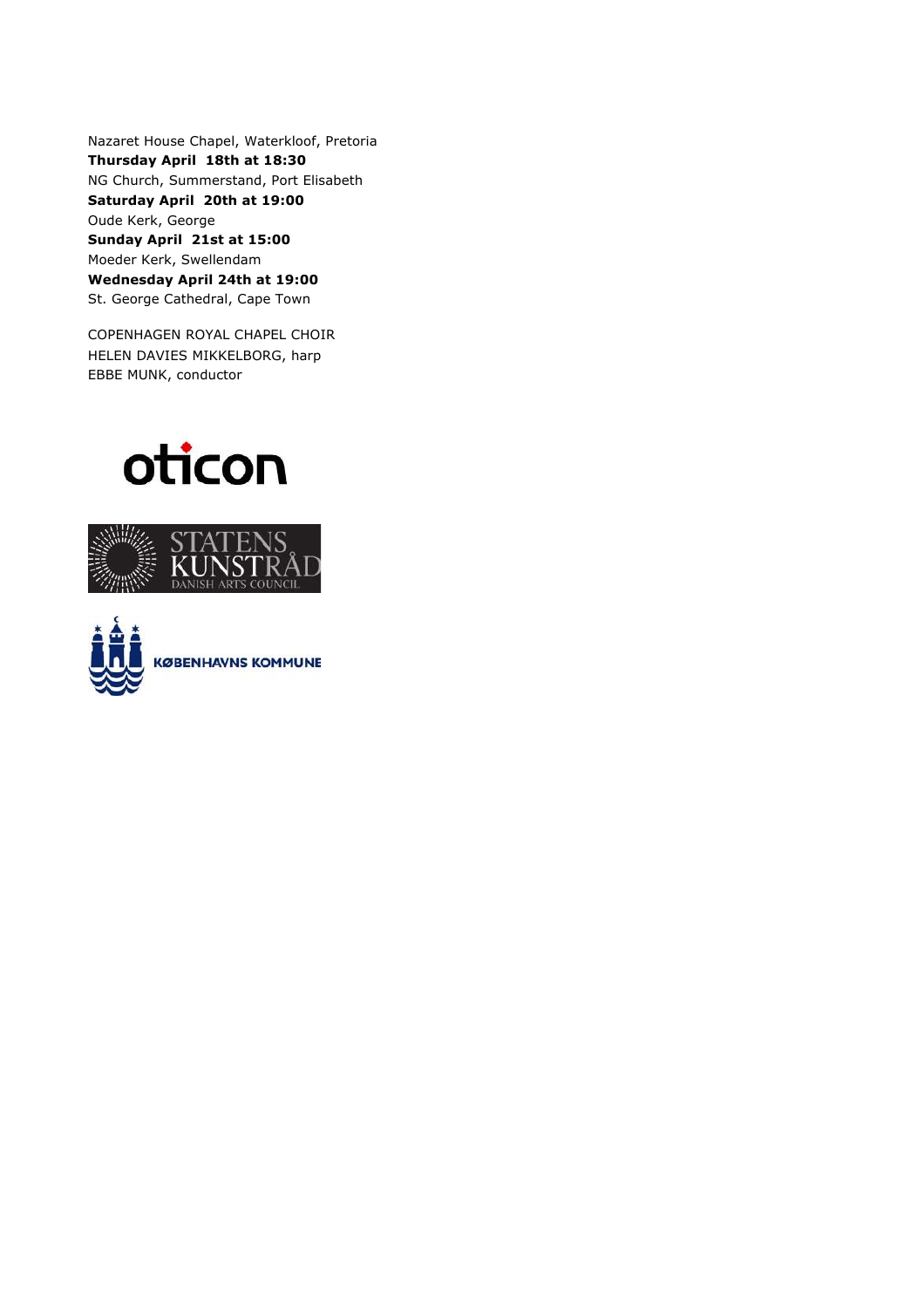

# COPENHAGEN ROYAL CHAPEL CHOIR<br>KØBENHAVNS DRENGEKOR

UNDER THE PATRONAGE OF HIS ROYAL HIGHNESS

In co-operation with Cultour Africa Choir & Orchestra Concert Tours,<br>The Royal Danish Embassy in South Africa, Consulate of Denmark in Cape Town<br>and Jensen Safaris, Pretoria

A DANISH CHOIR EVENT IN SOUTH AFRICA

# **ALLELUJA & ADAGIO**

Monday April 15th at 19:00 **Nazareth House Chapel** 290 Queen Wilhelmina Drive, Waterkloof, Pretoria

Copenhagen Royal Chapel Choir<br>Helen Davies Mikkelborg, harp<br>Ebbe Munk, conductor

Among the finest in Europe, the Copenhagen Royal Chapel Choir is often placed<br>alongside the Vienna Boys Choir and the Choir of Kings College

TICKETS R50.00 at the door on the day of the concert





## STATENS<br>KUNSTRÅD



#### **"A Boy was Born"**

15 december, St Leonard's Church, Shoreditch, London

16 december, St Mary Magdalene Church, Taunton, Somerset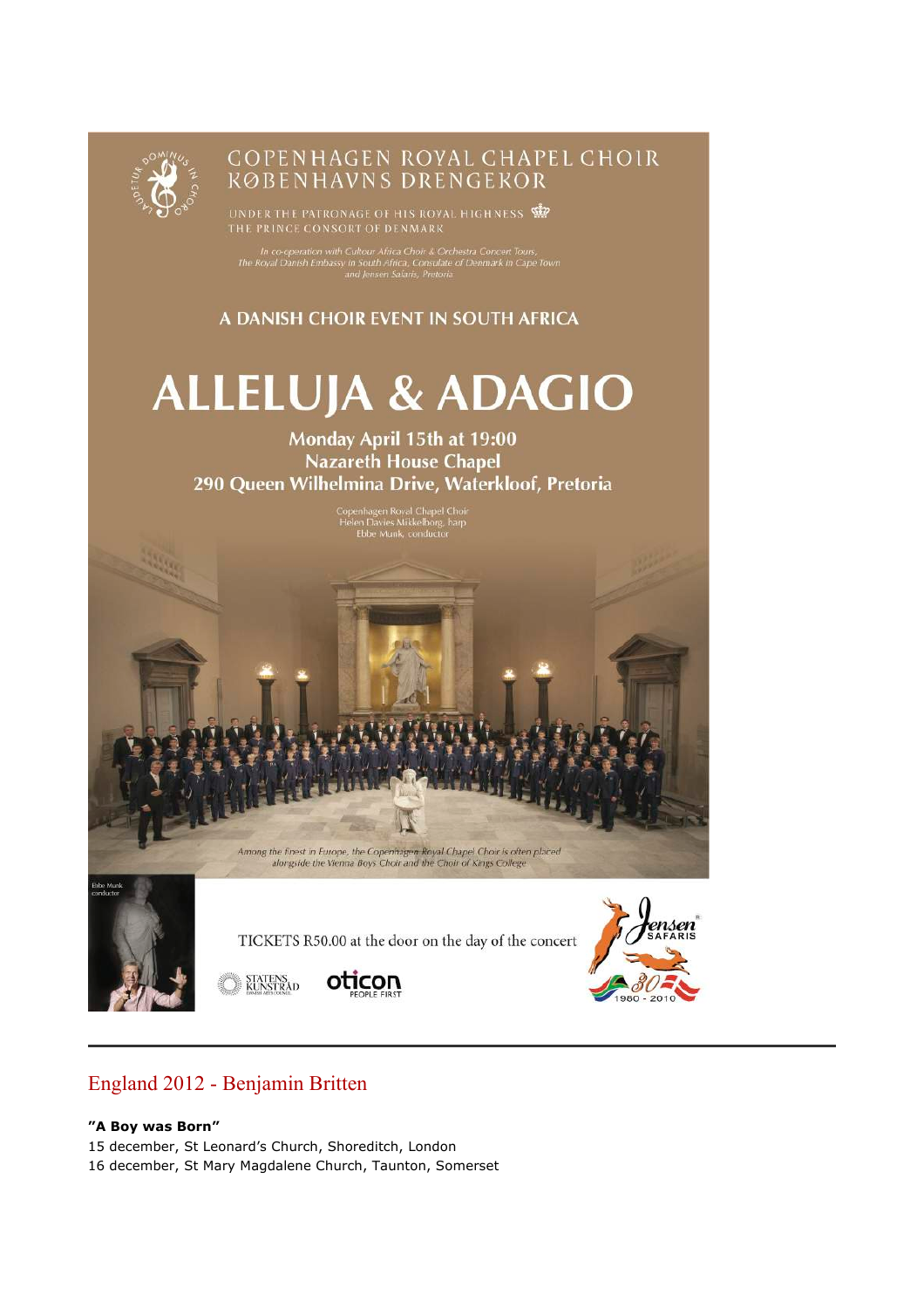Benjamin Britten: A Boy was born Gabrieli Consort & Players Copenhagen Royal Chapel Choir Paul McCreesh, conductor



*Benjamin Britten in Denmark with Copenhagen Royal Chapel Choir in 1954*

## Wratislavia Cantans Festival 2012

Wednesday 5. september 19.00 Dzierziów, Church of St. Mary the Mother of the church

Thursday 6. september 19.00 Wrochlaw, Old University Chapel

*"Reflexions on two reforms in Rome" - Palestrina and Listz in the Holy Week* Københavns Drengekor - Copenhagen Royal Chapel Choir Hanne Kuhlmann, organ Helen Davies, harp Lauritz Thomsen, baryton Ebbe Munk, dirigent

### Musik in der Frauenkirche Dresden 2012

Saturday 8. september 20.00 Dresden, Frauenkirche

*"Glanz und Glaube" - Monteverdi, Shcütz, Bruckner Listz & Nordisk sensommersuite*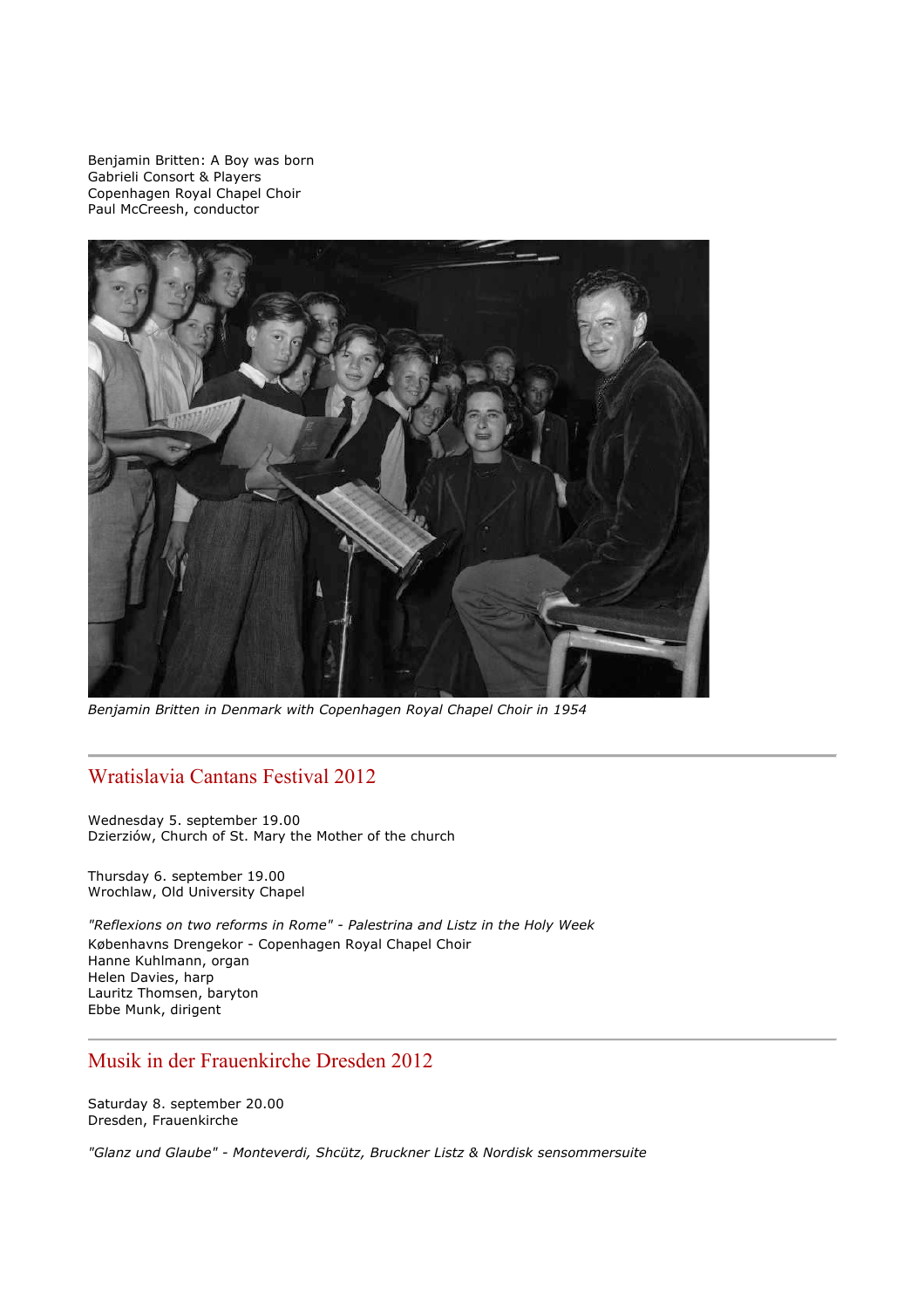Københavns Drengekor - Copenhagen Royal Chapel Choir Hanne Kuhlmann, organ Helen Davies, harp Stringensemble Dresden Ebbe Munk, concductor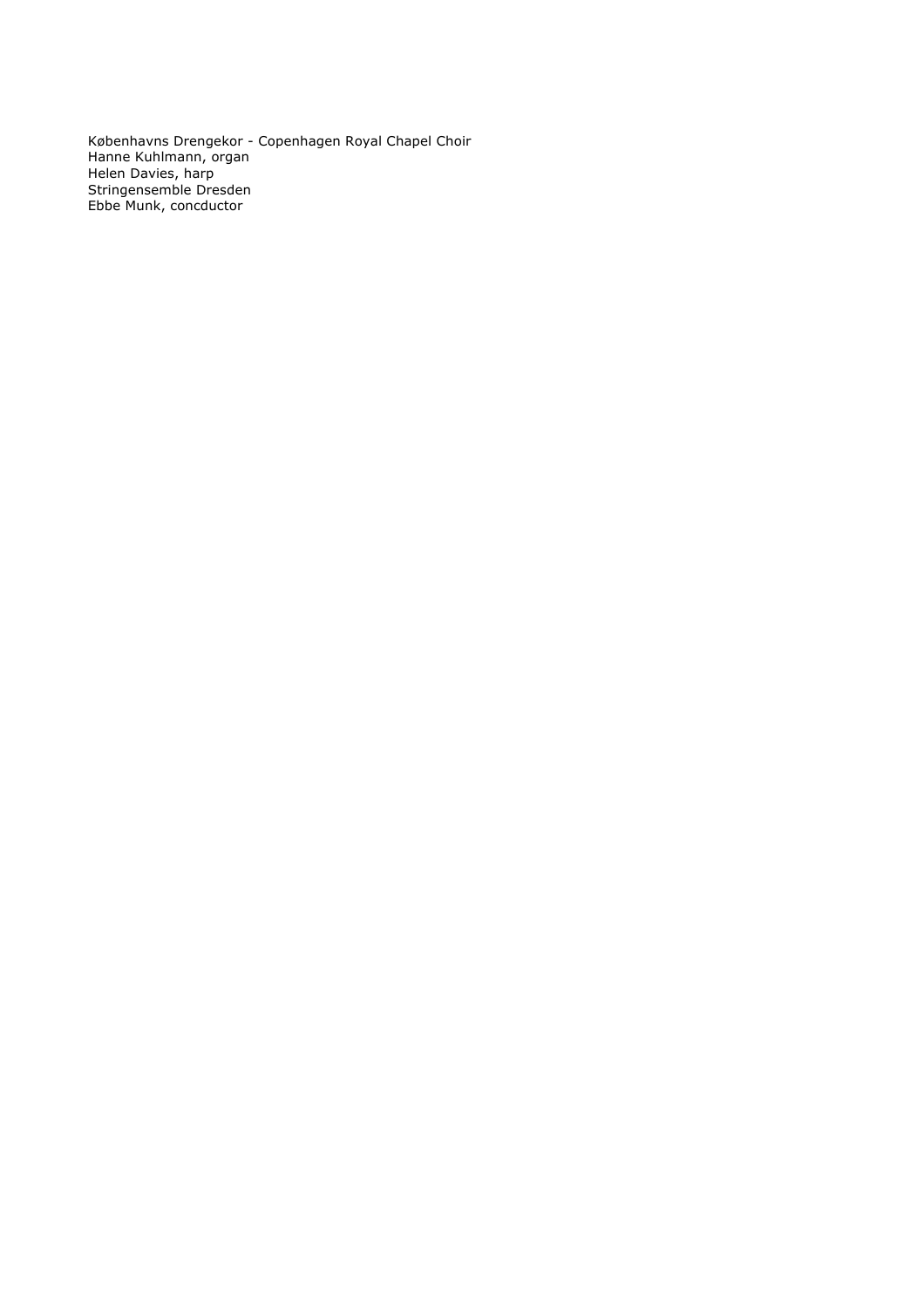

*Copenhagen Royal Chapel Choir (Photo: Jørn Christensen)*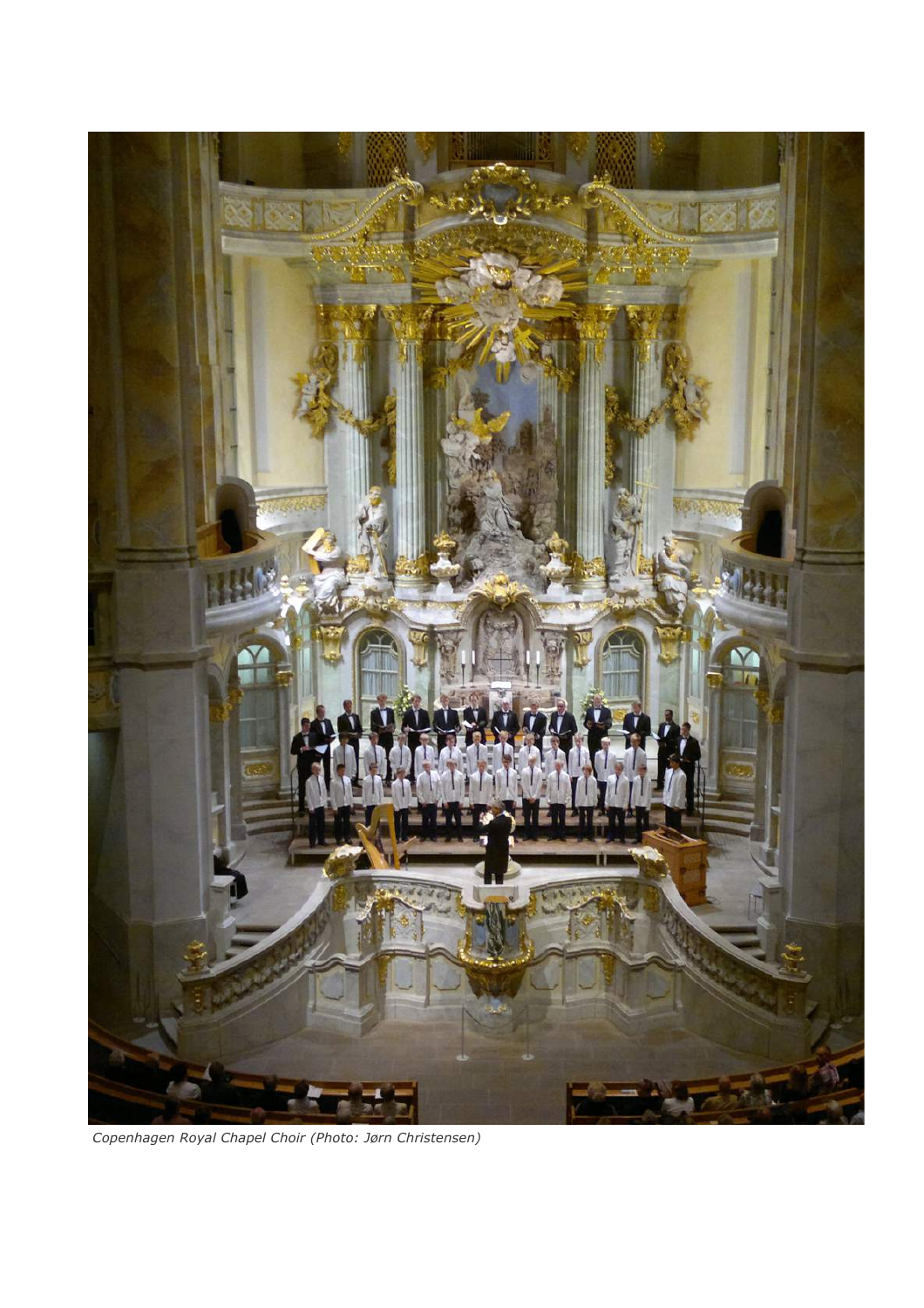## **USA - 2012 COPENHAGEN ROYAL CHAPEL CHOIR**

#### **UNDER THE PATRONAGE OF HRH PRINCE HENRIK OF DENMARK**

**In co-operation with The Royal Danish Embassy in Washington D.C. Royal Danish Consulate General in New York**

#### **PRESENTS ITS PROGRAM IN A 2012 TOUR OF THE USA "FROM THE COURTS OF EUROPE"**

San Francisco – Solvang - Atlanta – Washington DC - Philadelphia - New York

Copenhagen Royal Chapel Choir Helen Davies Mikkelborg, harp Hanne Kuhlmann, organ Ebbe Munk, conductor

Sunday May 6th 1.30 pm **Grace Cathedral, San Francisco, California**

Tuesday May 8th 7 pm **Presbyterian Church, Solvang, California**

Thursday May 10th 7.00 pm **United Methodist Church, Atlanta, Georgia**

Sunday May 13th 7.00 pm **Cathedral of St. Matthew The Apostle, Washington DC**

Tiuesday May 15th 7.30 pm **The Church of The Holy Trinity Rittenhouse Square, Philadelphia**

Friday May 18th 7.30 pm **Saint Thomas Church Fifth Avenue, New York**

## ANGELIC SOUNDS OF EUROPEAN CHOIR MUSIC IN SRI LANKA AND INDIA 2011

## April 27th - May 13th

In co-operation with The Danish Embassy in New Delhi, Ranjit Management & ESP Active Marketing Pvt. Ltd.

Galle: Hotel Jetwing Lighthouse, The Cinammon Room, Saturday April 30th at 6.30 pm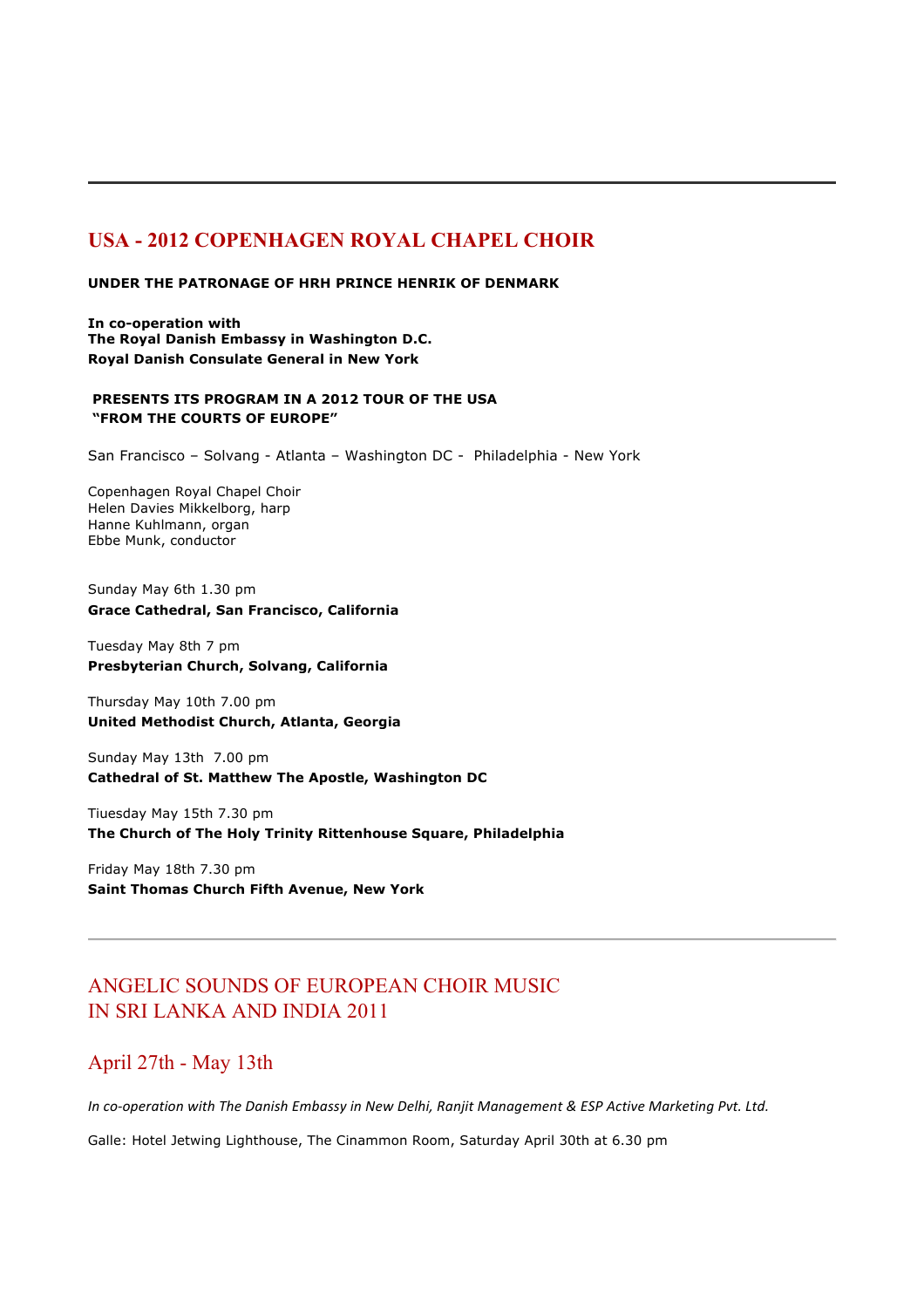Colombo: The Lionel Wendt Arts Centre, Monday May 2nd at 7.30 pm Colombo: St. Michaels Church, Tuesday May 3rd at 6 pm

Colombo: Hotel Hilton, Thorana Lounge, High Tea, Wednesday May 4th at 4.30 pm

Kandy: Girls´ High School, Kandy, Friday May 6th at 10.30 am

Kandy: Mahaweli Reach Hotel, Saturday May 7th at 6.30 pm

New Delhi: Tha Danish Ambassadors Resedence, May 9th 7 pm

New Delhi: Siri Fort Auditorium, Tuesday May 10th at 7.30 pm

Partners in Sri Lanka:

Jetwing Lighthouse, Galle Hotel Hilton, Colombo Mahaweli Reach, Kandy The Sunday Times Daily Mirror TNL Radio Network Kandy Music Society Walker Tours Limited, Colombo Tourism Promotion Bureau, Sri Lanka

Danish Sponsors:

Oticon Foundation Den Obelske Familiefond OAK Foundation Nordea Fonden Danish Arts Council Københanvs Drengekors Venner

Download concert programme here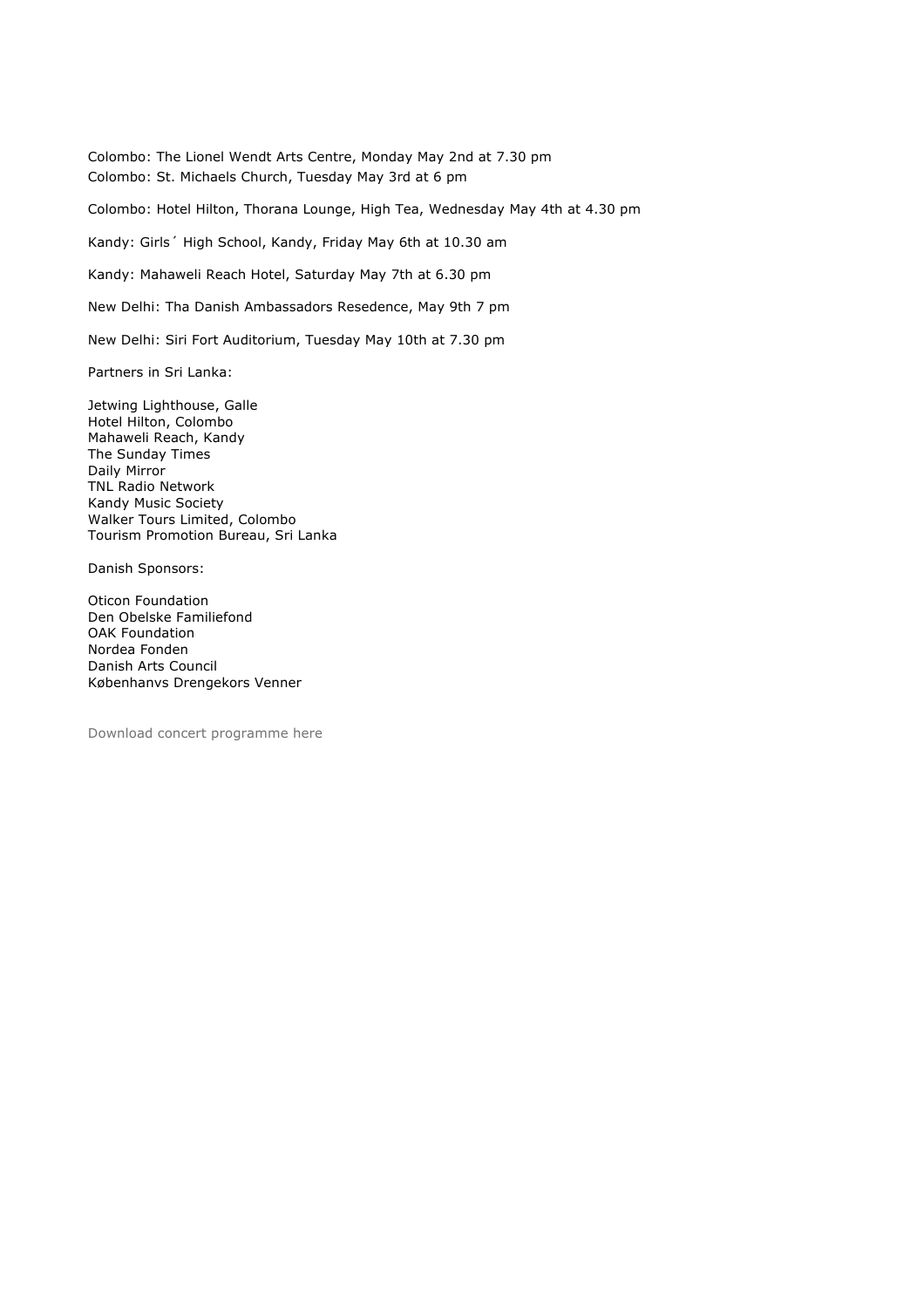

*Copenhagen Royal Chapel Choir at Taj Mahal*

## EXPO SHANGHAI 2010

### June 17th - June 30th 2010

The project is a cooperation between Copenhagen Royal Chapel Choir, Wu Promotion and ELD - Cultural Waves Aps Host: The Danish Consulate General of Shanghai Co-ordinator: ELD - Cultural Waves Aps Main-organizer in China: Wu Promotion Organizer of participation in Danish Day: The Danish Ministry of Construction 19th June: Beijing, Concert Hall, National Center of Performing Arts 20th June: Tianjin, Concert Hall 22th June: Qingdao, Peoples Hall 23th June: Guangzhou, Xinghai Concert Hall

27th June: Church Service, Nordic Light House, Shanghai

27th June: Sponsor Event, Nordic Light House, Shanghai

- 28th june: Georg Jensen Gran Opening, IFC Shopping Mall, Shanghai
- 29th June: EXPO 2010, Expocenter, Shanghai

29th June: EXPO 2010, Europe Square, Shanghai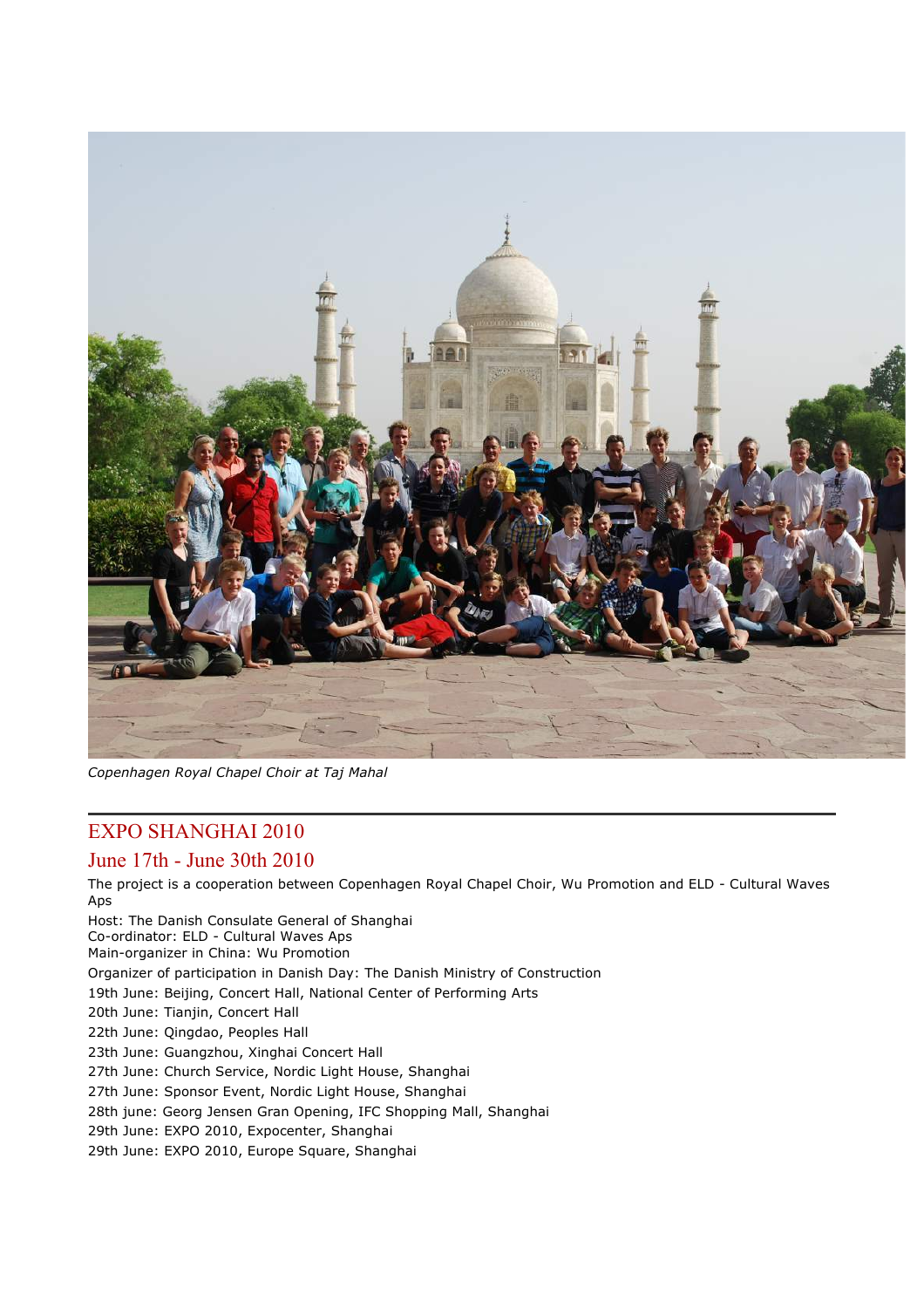Sponsors:

Oticon Queen Margrethe and Prince Henriks Foundation William Demants & Hustru Ida Emilies Fond Augustinus Foundation Knud Højgaards Foundation Konsul Georg Jorck og hustru Emma Jorck´s Foundation Danish Arts Council Københavns Drenkors Venner STG´s Gavefond Nordea Foundation Toyota Foundation



*The Danish Crown Prince with Copenhagen Royal Chapel Choir (Photo: Jørn Christensen)*

**Download: Tianjin Programme**

## SPANISH CATHEDRALS

## April 28th - May 7th 2010

Concerts in Mallorca: Santuari de Lluc, Cathedral in Palma and Iglesia en Porreres.

4th of May - 7th of May: Concerts in Catalonia: Iglesia Santa Maria del Pi, Barcelona and Escolania de Montserrat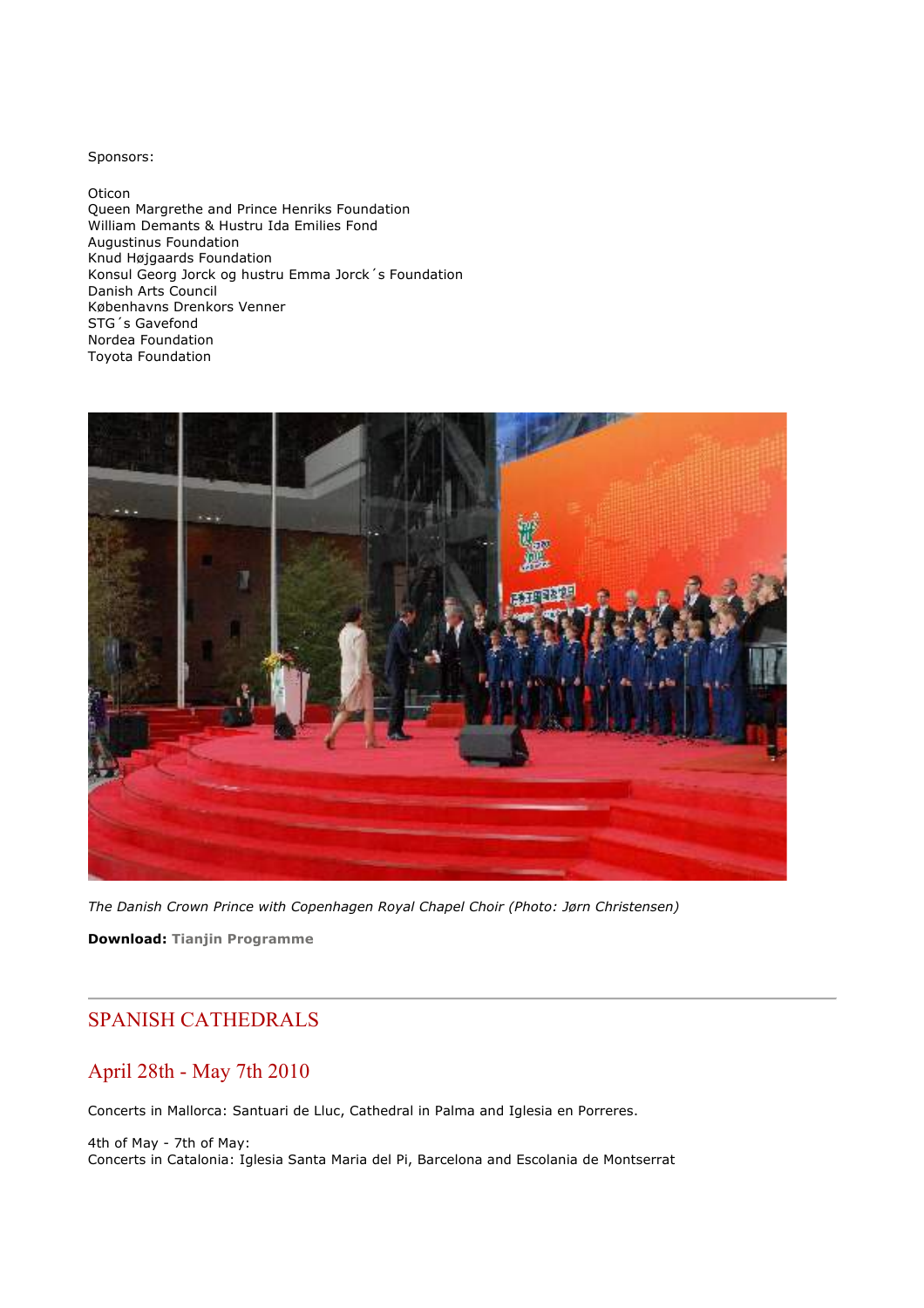

*The Cathedral in Palma (Photo: Jørn Christensen)*

## IMPERIAL ECHOES

#### Oxford, June 2009

Copenhagen Royal Chapel Choir has a cooperation for two concert projects in 2009 with Oxford Philomusica. In June the choir visited

Oxford and two other venues in England with the programme "Imperial Ecchoes - Purcell, Handel & Haydn". The music will also be recorded

and published on CD. In November the Oxford Philomusica will visit Copenhagen and with the CRCC perform Haydn's Creation at Copenhagen Cathedral 13 November.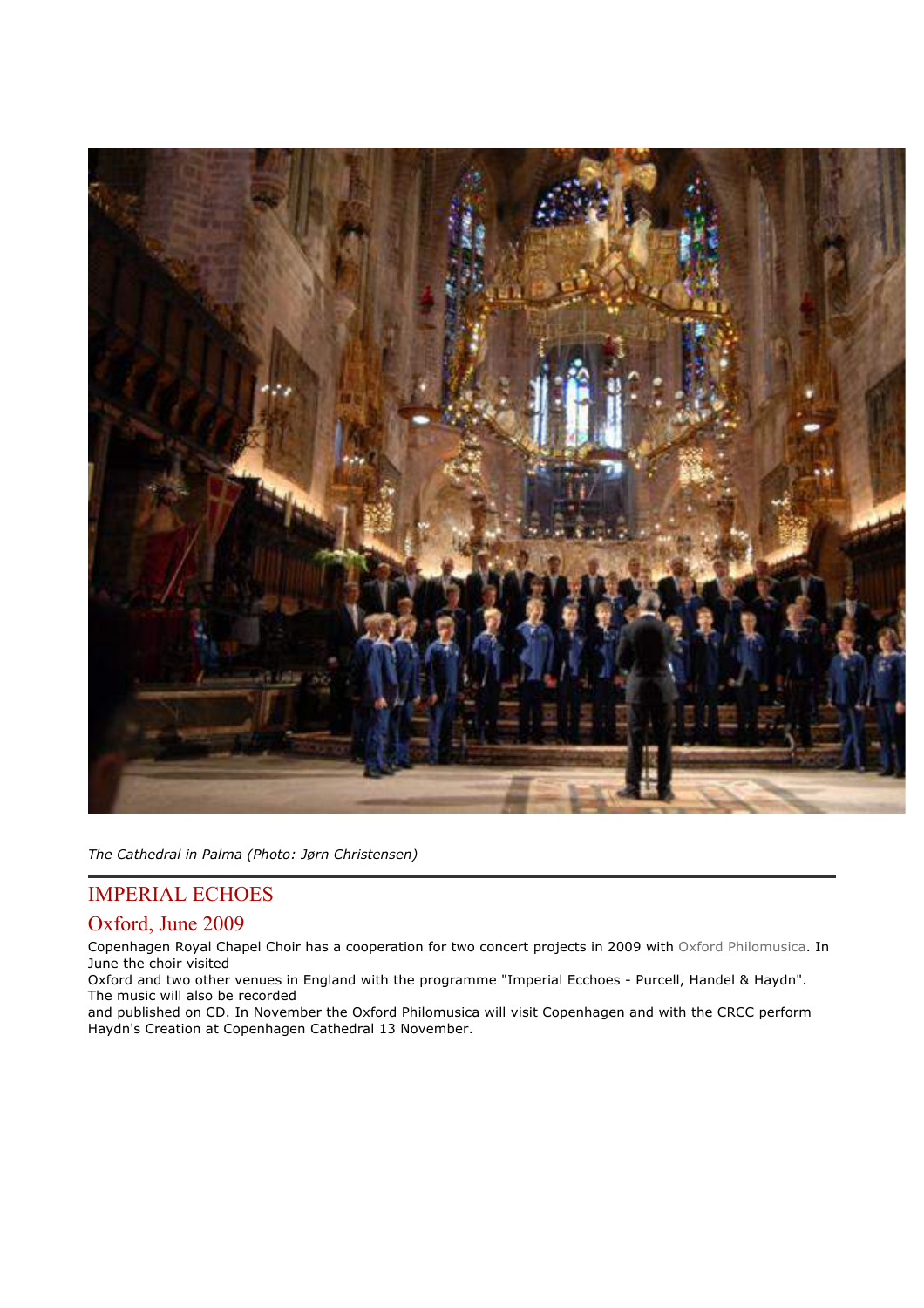

*The Sheldonian Theatre, Oxford (Photo: Jørn Christensen)*

## VIETNAM

## May 2009

Copenhagen Royal Chapel Choir was invited fo Hanoi to perform with the Vietnam Philharnonic and to have masterclasses/workshops at the Hanoi Music Academy of Music.

Concerts featuring music by Handel: The Academy 7 May The Opera 11 May

## SINGAPOER & AUSTRALIA April-May 2008

The Esplanade Concert Hall, Singapore St. David's Anglican Cathedral, Hobart. St. Patrick's Catholic Cathedral, Melbourne Wesley Uniting Church, Canberra Sydney Opera House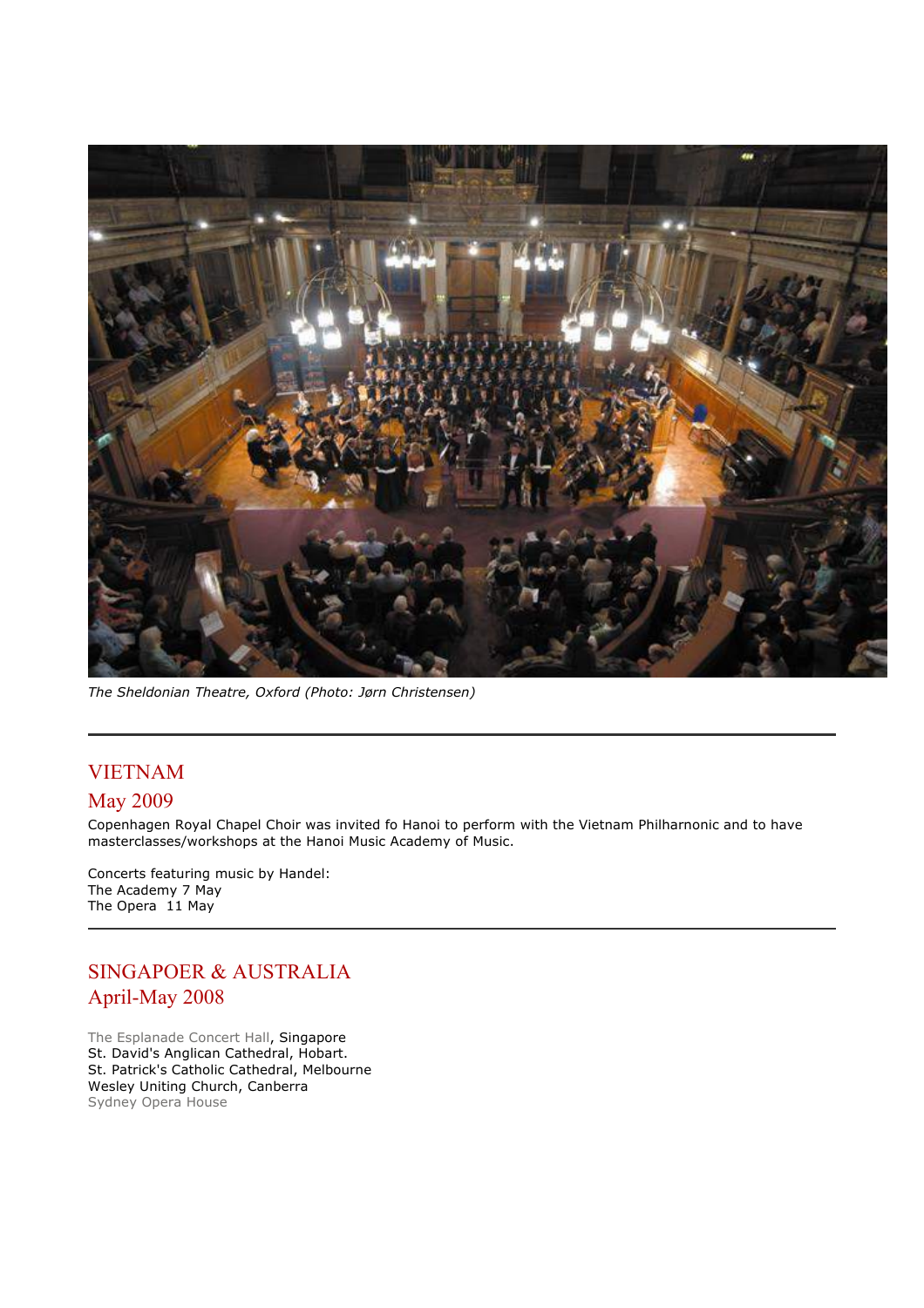Music by Schütz, Tjaikovsky, Britten, Mikkelborg and Danish songs and folk tunes.



*Sydney Opera House (Photo: Jørn Christenssen)*

## SWEDEN June 2007

Virserum Musikdagar (Virserum Music Days); Virserum Church Båstad Chamber Music Festival (opening concert); Västra Karup Kyrka Programme: La belle Epóque

## FRANCE

## June 2007

Festival de Sully & du Loiret Cathedral d'Orleans (Mass and Concert) Programme: La belle Epóque.